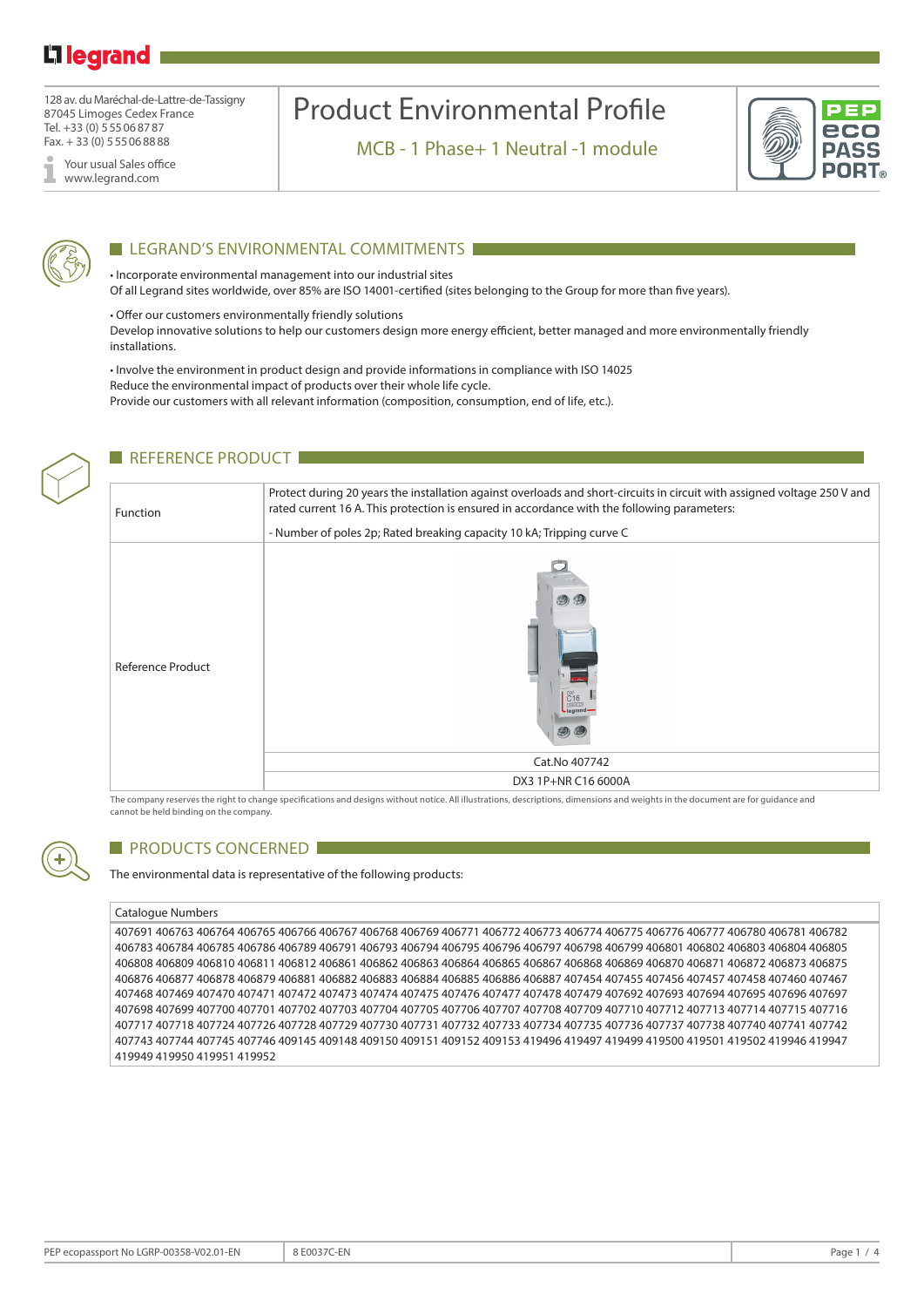128 av. du Maréchal-de-Lattre-de-Tassigny 87045 Limoges Cedex France Tel. +33 (0) 555068787 Fax. + 33 (0) 555068888

Your usual Sales office I www.legrand.com

# Product Environmental Profile

MCB - 1 Phase+ 1 Neutral -1 module





### **CONSTITUENT MATERIALS**

This Reference Product contains no substances prohibited by the regulations applicable at the time of its introduction to the market. It respects the restrictions on use of hazardous substances as defined in the RoHS directive 2011/65/EU.

| Total weight of<br>Reference Product |           | 119 g (with unit packaging) |         |                           |       |  |  |
|--------------------------------------|-----------|-----------------------------|---------|---------------------------|-------|--|--|
| Plastics as % of weight              |           | Metals as % of weight       |         | Other as % of weight      |       |  |  |
| PA                                   | 37.9%     | Steel                       | 38.3%   |                           |       |  |  |
| PBT                                  | $2.7\%$   | Copper alloys               | 7.3%    |                           |       |  |  |
| Other plastic                        | 1.0%      | Al                          | 0.8%    |                           |       |  |  |
| PC                                   | 0.3%      | Other steel                 | 0.4%    |                           |       |  |  |
| <b>PVC</b>                           | $< 0.1\%$ | Zamak                       | 0.2%    |                           |       |  |  |
| <b>PS</b>                            | $< 0.1\%$ | Ag alloys                   | $0.1\%$ | Packaging as % of weight  |       |  |  |
|                                      |           |                             |         | Paper                     | 6.8%  |  |  |
|                                      |           |                             |         | Wood                      | 4.2%  |  |  |
|                                      |           |                             |         |                           |       |  |  |
| <b>Total plastics</b>                | 41.9%     | Total metals                | 47.1%   | Total other and packaging | 11.0% |  |  |

Estimated recycled material content: 22% by mass.

For products covered by the PEP other than the Reference products with tripping curve C > or = 25A, the % of weight of PA=64%, Steel =28.5%, Copper aloys=14.6% and Paper=13.9%



### **MANUFACTURE**

This Reference Product comes from sites that have received ISO 14001 certification.



### **DISTRIBUTION**

**INSTALLATION** 

Products are distributed from logistics centres located with a view to optimize transport efficiency. The Reference Product is therefore transported over an average distance of 780 km by road from our warehouse to the local point of distribution into the market in Europe.

Packaging is compliant with european directive 2004/12/EU concerning packaging and packaging waste. At their end of life, its recyclability rate is 98 % (in % of the mass of the packaging).

For the installation of the product, only standard tools are needed.



### $\Box$  USE

Under normal conditions of use, this product requires no servicing, no maintenance or additional products.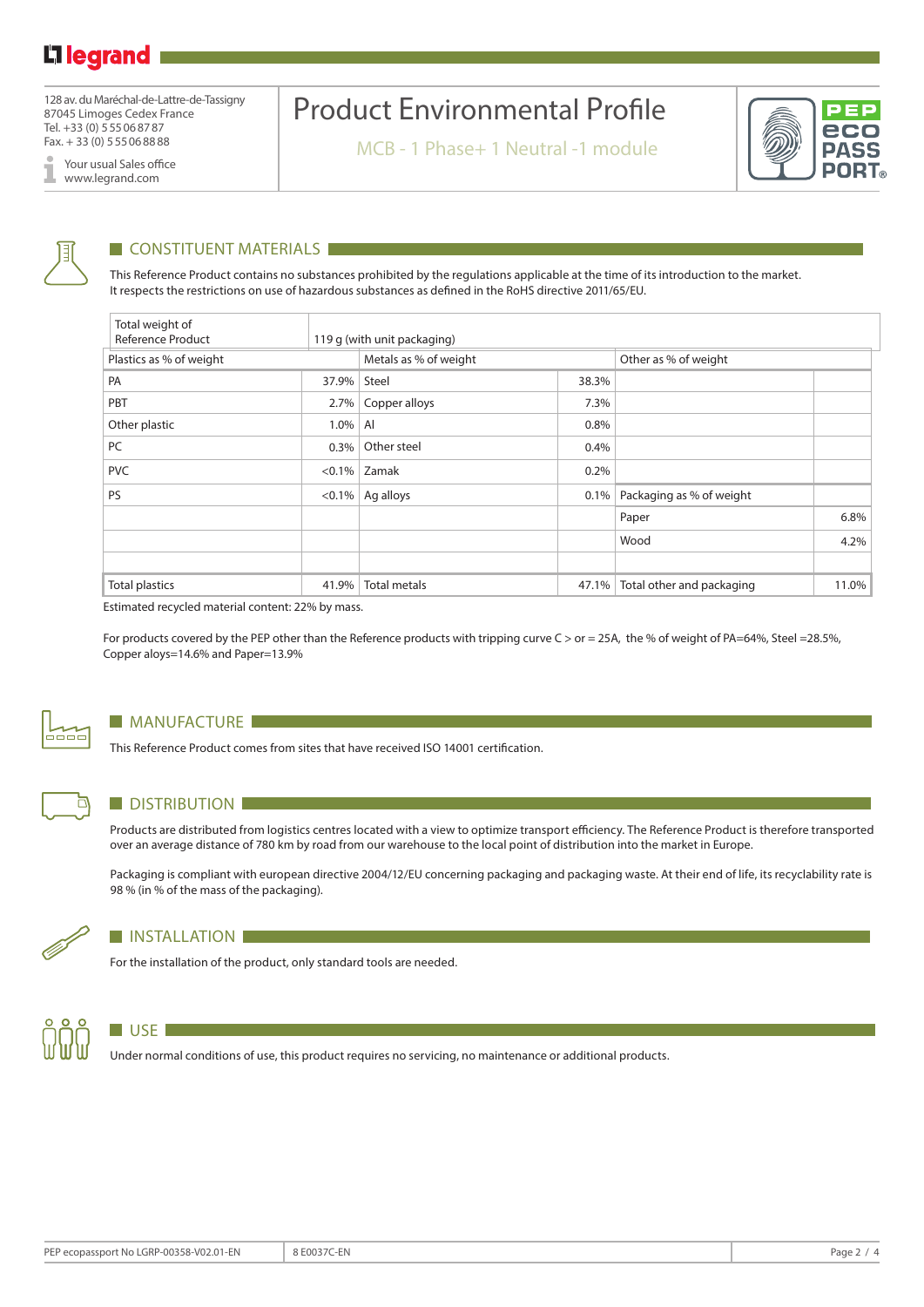# L<sub>1</sub> legrand

128 av. du Maréchal-de-Lattre-de-Tassigny 87045 Limoges Cedex France Tel. +33 (0) 555068787 Fax. + 33 (0) 555068888

Your usual Sales office I www.legrand.com

# Product Environmental Profile

MCB - 1 Phase+ 1 Neutral -1 module





### END OF LIFE

The product end-of-life factors are taken into account during the design phase. Dismantling and sorting of components or materials is made as easy as possible with a view to recycling or failing that, another form of reuse.

#### • Recyclability rate:

Calculated using the method described in technical report IEC/TR 62635, the recyclability rate of the product is estimated at 97%. This value is based on data collected from a technological channel using industrial procedures. It does not prevalidate the effective use of this channel for endof-life electrical and eletronic products.

Separated into:

- plastic materials (excluding packaging) : 39 %
- metal materials (excluding packaging) : 47 %
- other materials (excluding packaging) : 0 %
- packaging (all types of materials) : 11%



### **ENVIRONMENTAL IMPACTS**

The evaluation of environmental impacts examines the stages of the Reference Product life cycle: manufacturing, distribution, installation, use and end-of-life. It is representative from products marketed and used in Europe, in compliance with the local current standards

For each phase, the following modelling elements were taken in account:

| Manufacture                   | Materials and components of the product, all transport for the manufacturing, the packaging and the waste generated<br>by the manufacturing.                                                                                                                                         |
|-------------------------------|--------------------------------------------------------------------------------------------------------------------------------------------------------------------------------------------------------------------------------------------------------------------------------------|
| Distribution                  | Transport between the last Group distribution centre and an average delivery point in the sales area.                                                                                                                                                                                |
| Installation                  | The end of life of the packaging.                                                                                                                                                                                                                                                    |
| Use                           | • Product category: circuit breaker<br>• Use scenario: non-continuous operation for 20 years at 50% of rated load, during 30% of the time. This modelling duration<br>does not constitute a minimum durability requirement.<br>• Energy model: Electricity Mix; Europe 27, year 2008 |
| End of life                   | The default end of life scenario maximizing the environmental impacts.                                                                                                                                                                                                               |
| Software and<br>database used | EIME V5 and its database «CODDE-2018-11»                                                                                                                                                                                                                                             |